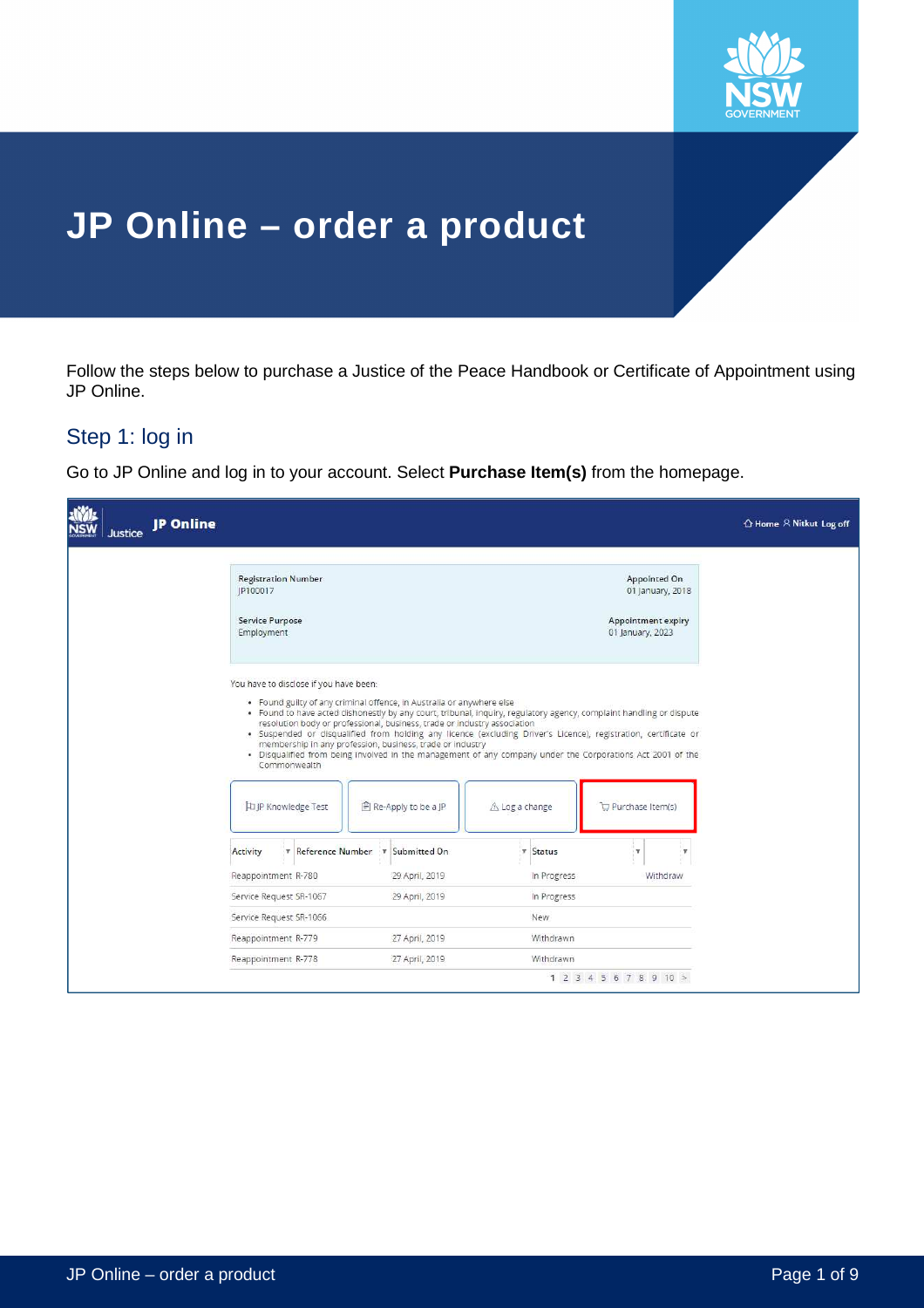

#### Step 2: add products to cart

Select **Add to cart** to purchase a handbook or certificate.

The JP Certificate is only available to purchase if you are an appointed JP.

Certificates are processed at the time they are received and will contain the dates of a JPs current term of office as at the date of purchase. JPs who have a reappointment application which is being processed should wait until you are notified of the outcome of the application before purchasing a certificate.

| ▓<br>JP Online<br>Justice |                                                                                                                                                                                                                                                                                                                                                                                                                                                                                                                                                                                                                                                                                                                                                                                                                                                                                                                                                                                                                                                                                                                                                                                                                                                                                  | △ Home A Justice Online8 Log off |
|---------------------------|----------------------------------------------------------------------------------------------------------------------------------------------------------------------------------------------------------------------------------------------------------------------------------------------------------------------------------------------------------------------------------------------------------------------------------------------------------------------------------------------------------------------------------------------------------------------------------------------------------------------------------------------------------------------------------------------------------------------------------------------------------------------------------------------------------------------------------------------------------------------------------------------------------------------------------------------------------------------------------------------------------------------------------------------------------------------------------------------------------------------------------------------------------------------------------------------------------------------------------------------------------------------------------|----------------------------------|
|                           | Purchase (PO-277)                                                                                                                                                                                                                                                                                                                                                                                                                                                                                                                                                                                                                                                                                                                                                                                                                                                                                                                                                                                                                                                                                                                                                                                                                                                                | $\blacktriangle$<br>m            |
|                           | Select Products<br><b>Select Products</b><br>Enter Shipping Details<br>All prices are in Australian dollars inclusive of GST and postage.<br>Review Purchase Details<br>You can only purchase a Certificate of Appointment if you are a current NSW<br>justice of the Peace.<br>The current shipping time for products is between 4-6 weeks if you require a<br>jP handbook urgently please download a copy for free at<br>www.jp.nsw.gov.au<br>For information about refunds or returns, please refer<br>to www.jp.nsw.gov.au<br>If you nave an appointment or reappointment application which is being<br>processed please wait until you are notified of the outcome of the application<br>before purchasing a certificate Certificates of Appointment will contain the<br>dates of a JPs current term of appointment as at the date of purchase.<br>justice of the<br>Justice of<br>the Leave<br>Peace Handbook<br>Add To Cart<br>\$15.00<br><b><i>INSINER</i></b><br>Available<br>Box <sup>4</sup><br>Certificate of<br>$\bullet$<br>Appointment<br>Add To Cart<br>$\frac{f_{\text{surface}}}{f_{\text{free}}/f_{\text{force}}}$<br>\$29.00<br>10000<br><b>INSTALANT</b><br>Available<br>$\frac{1}{\sqrt{2\pi}}\sum_{n=0}^{\infty}\frac{1}{n}$<br>$\frac{1+\beta}{1+\beta}$ |                                  |
|                           | No items in your shopping cart!                                                                                                                                                                                                                                                                                                                                                                                                                                                                                                                                                                                                                                                                                                                                                                                                                                                                                                                                                                                                                                                                                                                                                                                                                                                  |                                  |
|                           | Cancel<br>Continue                                                                                                                                                                                                                                                                                                                                                                                                                                                                                                                                                                                                                                                                                                                                                                                                                                                                                                                                                                                                                                                                                                                                                                                                                                                               |                                  |

Your shopping cart will display and show the total amount owing including GST and postage. Select **Continue**.

| おり<br><b>JP</b> Online<br>Justice                                                  |                                                                                                                                                                                                                                                                                                                                                                                                                                                                   | △ Home R Nitkut Log of |
|------------------------------------------------------------------------------------|-------------------------------------------------------------------------------------------------------------------------------------------------------------------------------------------------------------------------------------------------------------------------------------------------------------------------------------------------------------------------------------------------------------------------------------------------------------------|------------------------|
| <b>Purchase</b> (PO-644)                                                           |                                                                                                                                                                                                                                                                                                                                                                                                                                                                   |                        |
| <b>Select Products</b><br><b>Enter Shipping Details</b><br>Review Purchase Details | <b>Select Products</b><br>All prices are in Australian dollars inclusive of GST and postage.<br>For information about refunds or returns, please refer to www.jp.nsw.gov.au<br>Justice of the<br>Justice of<br>the Leace<br><b>Add To Cart</b><br>Peace Handbook<br>\$15.00<br><b>Available</b><br><b>Brant</b><br>Certificate of<br><b>常三一</b><br>Add To Cart<br>Appointment<br>Justice of<br>the Prace<br>\$29.00<br>Available<br>$\overline{\phantom{a}}$<br>些 |                        |
|                                                                                    | Unit Price Total Price<br>Quantity<br>音<br>\$15.00<br>\$15.00<br>$\sim$<br>1 大<br>\$15.00<br><b>Total Amount:</b><br>Continue<br>Cancel                                                                                                                                                                                                                                                                                                                           |                        |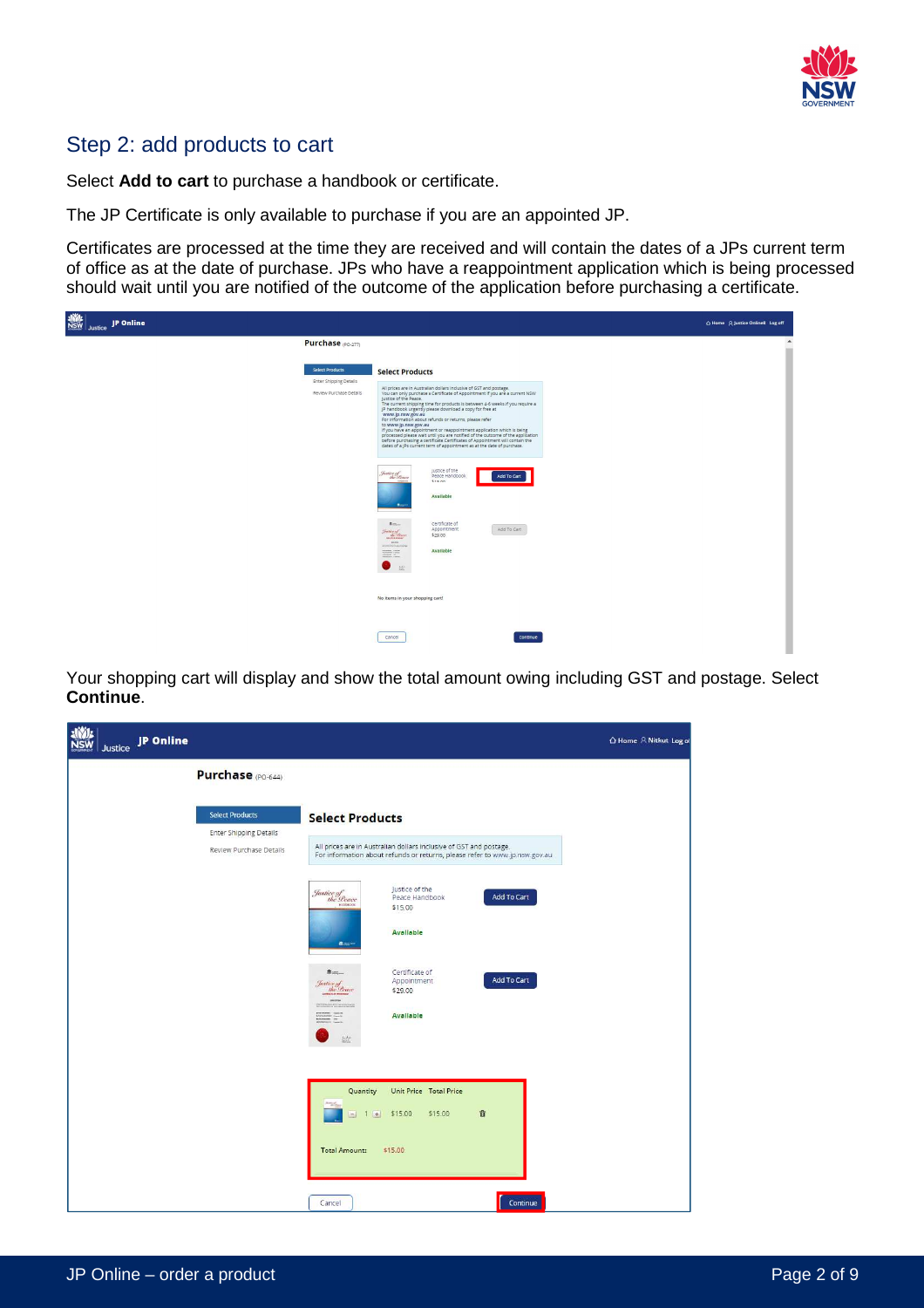

## Step 3: enter your shipping details

Enter your shipping details.

When entering your postcode, a list will display. Select your postcode from the list to fill the Suburb and State fields. Then, select **Continue**.

| <b>NO</b> | Justice JP Online |                                                    |                                                    | $\Delta$ Home $\beta$ Nitkut Log off |
|-----------|-------------------|----------------------------------------------------|----------------------------------------------------|--------------------------------------|
|           |                   | <b>Purchase</b> (PO-644)                           |                                                    |                                      |
|           |                   | ← Select Products<br><b>Enter Shipping Details</b> | <b>Enter Shipping Details</b><br><b>First Name</b> |                                      |
|           |                   | <b>Review Purchase Details</b>                     | Nit<br><b>Last Name</b>                            |                                      |
|           |                   |                                                    | Kut<br>Contact Number*<br>0444040444               |                                      |
|           |                   |                                                    | Address Line1*                                     |                                      |
|           |                   |                                                    | <b>Address Line2</b><br><b>Address Line3</b>       |                                      |
|           |                   |                                                    | Postcode*                                          |                                      |
|           |                   |                                                    | <b>Enter Postcode</b><br>Suburb*                   |                                      |
|           |                   |                                                    | State*                                             |                                      |
|           |                   |                                                    | (i) Please select Suburb and State using Postcode  |                                      |
|           |                   |                                                    | Back<br>Continue                                   |                                      |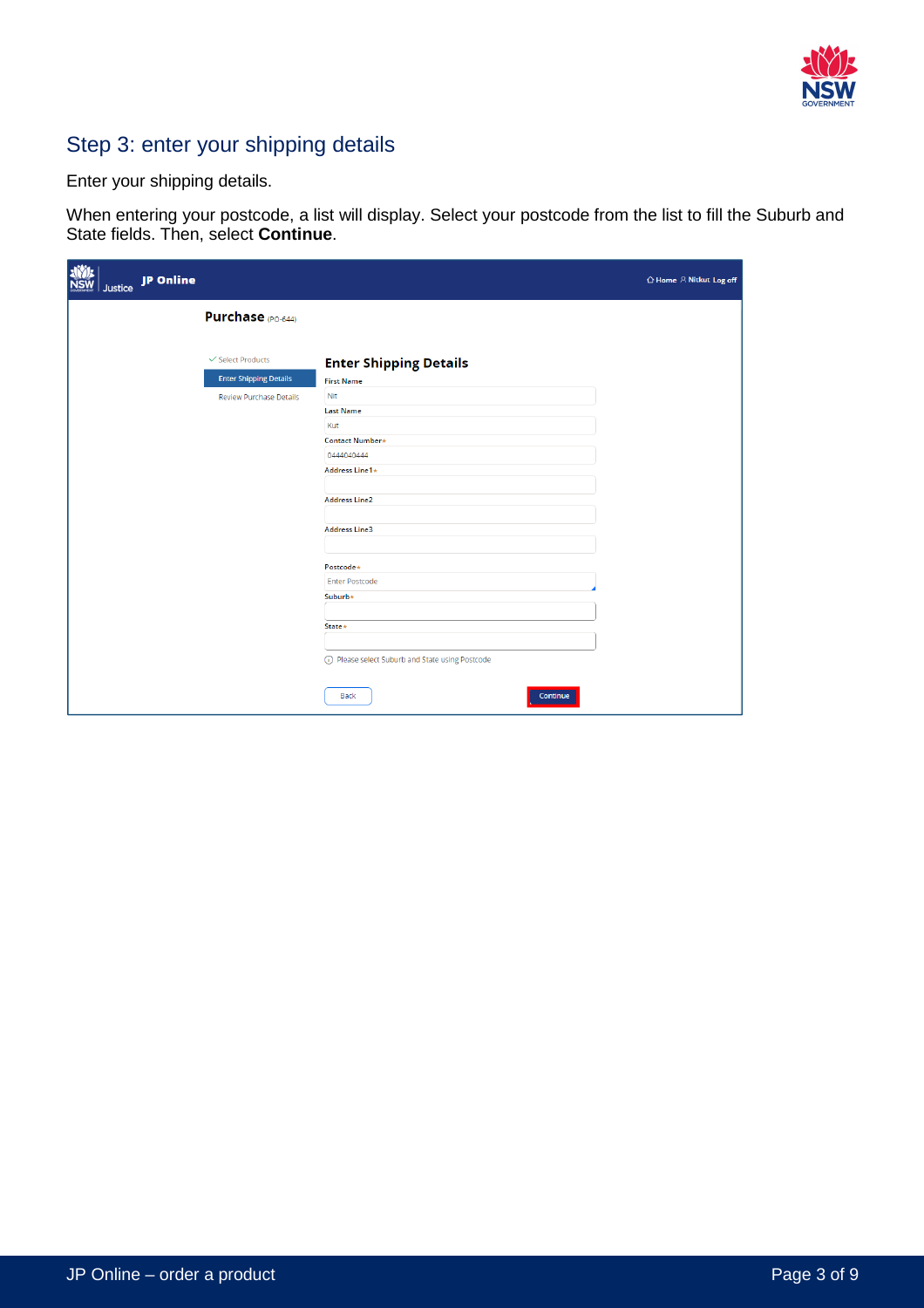

## Step 4: review your order

Review your order details then select **Continue**.

Select **Back** to change your order or shipping details.

| Purchase (PO-277)                                                                                                                                                                                                                                                                                                                                                                                                                                                                                                                                                                                                                          |                        |
|--------------------------------------------------------------------------------------------------------------------------------------------------------------------------------------------------------------------------------------------------------------------------------------------------------------------------------------------------------------------------------------------------------------------------------------------------------------------------------------------------------------------------------------------------------------------------------------------------------------------------------------------|------------------------|
| $\checkmark$ Select Products<br><b>Review Purchase Details</b><br>V Enter Shipping Details<br>Products                                                                                                                                                                                                                                                                                                                                                                                                                                                                                                                                     |                        |
| <b>Review Purchase Details</b><br>Product Name<br>Quantity                                                                                                                                                                                                                                                                                                                                                                                                                                                                                                                                                                                 | Unit Price Total Price |
| justice of the Peace Handbook<br>\$15.00<br>$\tau$                                                                                                                                                                                                                                                                                                                                                                                                                                                                                                                                                                                         | \$15.00                |
| Total Amount:<br>\$15.00                                                                                                                                                                                                                                                                                                                                                                                                                                                                                                                                                                                                                   |                        |
| All prices are in Australian dollars inclusive of GST and postage.<br>The current shipping time for products is between 4-6 weeks.if you require a<br>JP handbook urgently please download a copy for free at<br>www.jp.nsw.gov.au<br>For information about refunds or returns, please refer<br>to www.jp.nsw.gov.au<br>if you have an appointment or reappointment application which is being<br>processed please walt until you are notified of the outcome of the application<br>before purchasing a certificate.Certificates of Appointment will contain the<br>dates of a JPs current term of appointment as at the date of purchase. |                        |
| Delivery Address                                                                                                                                                                                                                                                                                                                                                                                                                                                                                                                                                                                                                           |                        |
| Stephen Hyde<br>01233456                                                                                                                                                                                                                                                                                                                                                                                                                                                                                                                                                                                                                   |                        |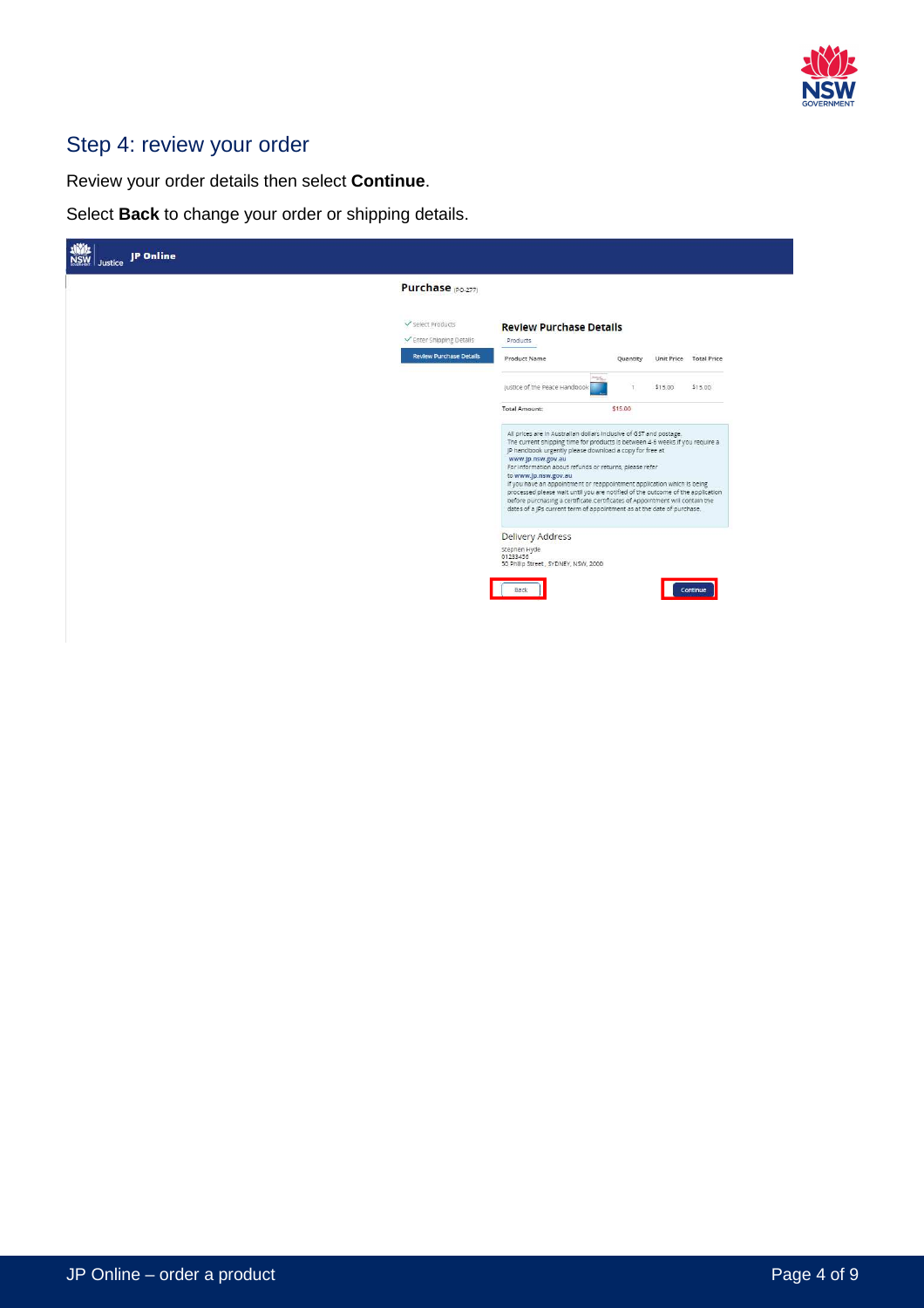

## Step 5: payment

Select either **Credit/Debit Card** or **BPAY** to choose your payment method. Then, select **Continue**.

| <b>WWW</b><br>W Justice JP Online                | △ Home R Nitkut Log off |
|--------------------------------------------------|-------------------------|
| Purchase (PO-644)                                | Close<br>Refresh        |
| Select Payment Method                            |                         |
| <b>Make Payment</b><br>Credit/Debit Card<br>BPAY |                         |
| Edit Cart<br>Continue                            |                         |

# Step 5a: credit/debit card payment

To pay using a credit/debit card, enter your card details then select **Next**.

| Justice                                                                                  |                                                                                     |
|------------------------------------------------------------------------------------------|-------------------------------------------------------------------------------------|
| <b>Payment Details</b>                                                                   |                                                                                     |
|                                                                                          | Enter your payment details below. Fields marked with an asterisk (*) are mandatory. |
| <b>Purchase Amount</b>                                                                   | \$15.00 AUD                                                                         |
| <b>Payment Reference Number</b>                                                          | PO-126                                                                              |
| * Cardholder Name                                                                        |                                                                                     |
| * Credit Card Number                                                                     | <b>VISA</b>                                                                         |
| * Expiry Date (mm/yy)                                                                    |                                                                                     |
| $01$ $\sqrt{ }$<br>$19$ $\sqrt{ }$                                                       |                                                                                     |
| * Card Verification Number (CVN)                                                         |                                                                                     |
|                                                                                          | What is the CVN?                                                                    |
| Please note that the following surcharges apply:<br>• Visa: 0.40%<br>• Mastercard: 0.40% |                                                                                     |
| <b>Receipt Email Address</b>                                                             |                                                                                     |
|                                                                                          | Enter your email address if you would like to be emailed a receipt for this payment |
|                                                                                          |                                                                                     |
| Cancel                                                                                   | <b>Next</b>                                                                         |
|                                                                                          |                                                                                     |
|                                                                                          |                                                                                     |
|                                                                                          |                                                                                     |
| Payment processed<br>securely by Westpac                                                 |                                                                                     |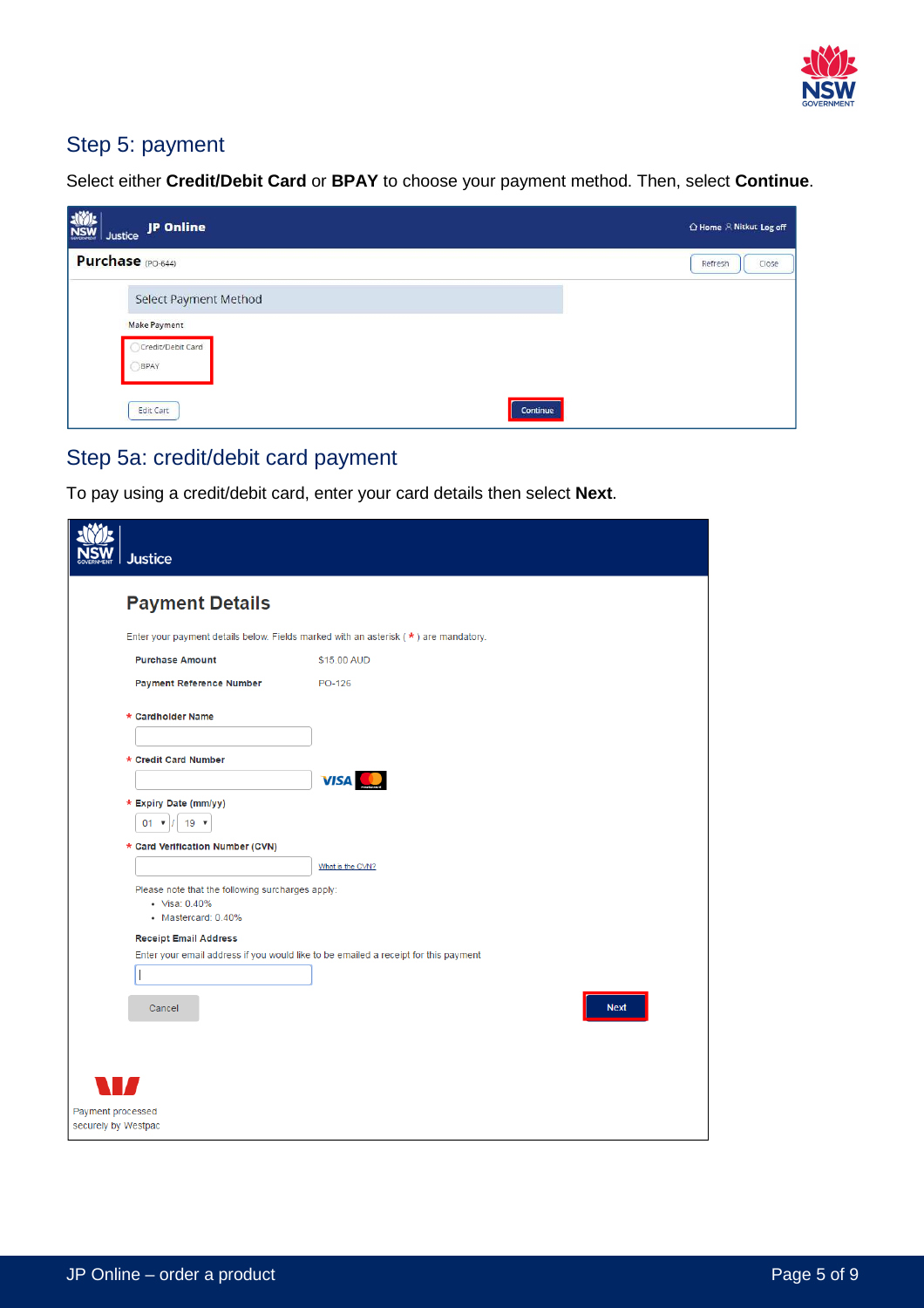

Review your payment details then enter the verification code. You will need to accept the surcharge to complete payment using a credit/debit card. Then, select **Confirm**.

| <b>Justice</b>                                                                  |                                                                                           |
|---------------------------------------------------------------------------------|-------------------------------------------------------------------------------------------|
| <b>Confirmation</b>                                                             |                                                                                           |
|                                                                                 | Please confirm your payment details. Fields marked with an asterisk $(* )$ are mandatory. |
| <b>Purchase Amount</b>                                                          | \$15.00 AUD                                                                               |
| <b>Surcharge Amount</b>                                                         | \$0.06 AUD                                                                                |
| <b>Total Amount</b>                                                             | \$15.06 AUD                                                                               |
| <b>Payment Reference Number</b>                                                 | PO-126                                                                                    |
| <b>Cardholder Name</b>                                                          | <b>TEST</b>                                                                               |
| <b>Credit Card Number</b>                                                       | 424242.242                                                                                |
| <b>Expiry Date</b>                                                              | 06/23                                                                                     |
| * Verification Code                                                             |                                                                                           |
| Enter the verification code below.<br>Generate a new verification code, I Audio |                                                                                           |
| * I accept the surcharge of \$0.06 AUD.                                         |                                                                                           |
| Back<br>Cancel                                                                  | Confirm                                                                                   |
|                                                                                 |                                                                                           |
|                                                                                 |                                                                                           |
|                                                                                 |                                                                                           |
| Payment processed<br>securely by Westpac                                        |                                                                                           |

Select **Finish** to complete your pruchase. A message confirming your payment will display on the next screen.

You can also print or email yourself a copy of the receipt.

| <b>Justice</b>                  |                        |
|---------------------------------|------------------------|
| <b>Payment Receipt</b>          |                        |
| <b>Status</b>                   | Approved               |
| <b>Receipt Number</b>           | 1039730358             |
| Date                            | 01 Apr 2019 11:14 AEDT |
| <b>Purchase Amount</b>          | \$15.00 AUD            |
| <b>Surcharge Amount</b>         | \$0.06 AUD             |
| <b>Total Amount</b>             | \$15.06 AUD            |
| <b>Payment Reference Number</b> | PO-126                 |
| <b>Cardholder Name</b>          | <b>TEST</b>            |
| <b>Credit Card Number</b>       | 424242242              |
| <b>Expiry Date</b>              | 06/23                  |
| <b>Send Receipt Email To</b>    | Send                   |
| Print<br><b>Finish</b>          |                        |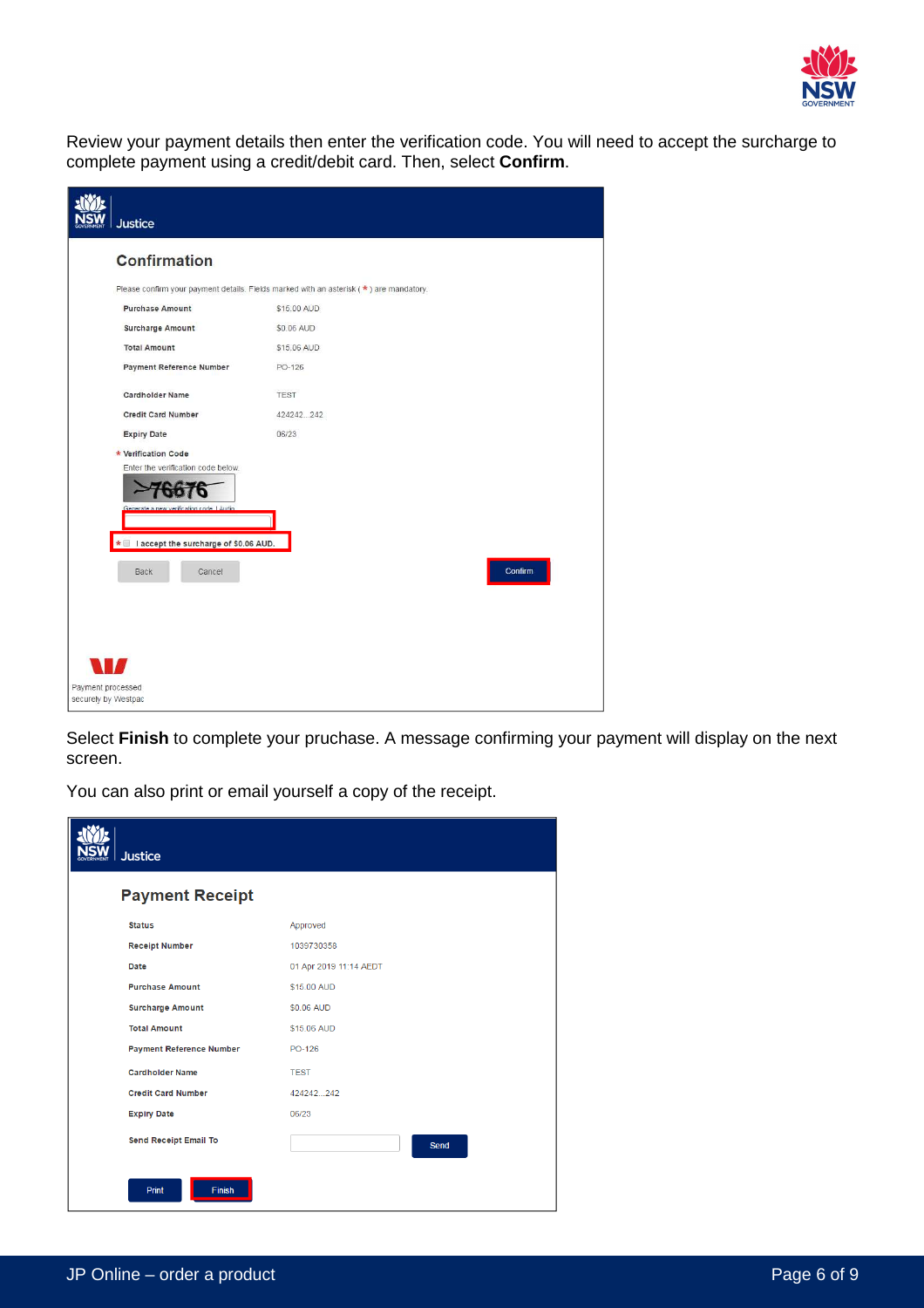

## Step 5b: BPAY payment

If you are paying using BPAY, the BPAY advice will display. Select **Confirm** to send a copy of the payment advice to your registered email address.

A message to confirm that your order has been placed will display on the next screen.

You will be emailed a tax invoice once payment has been received.

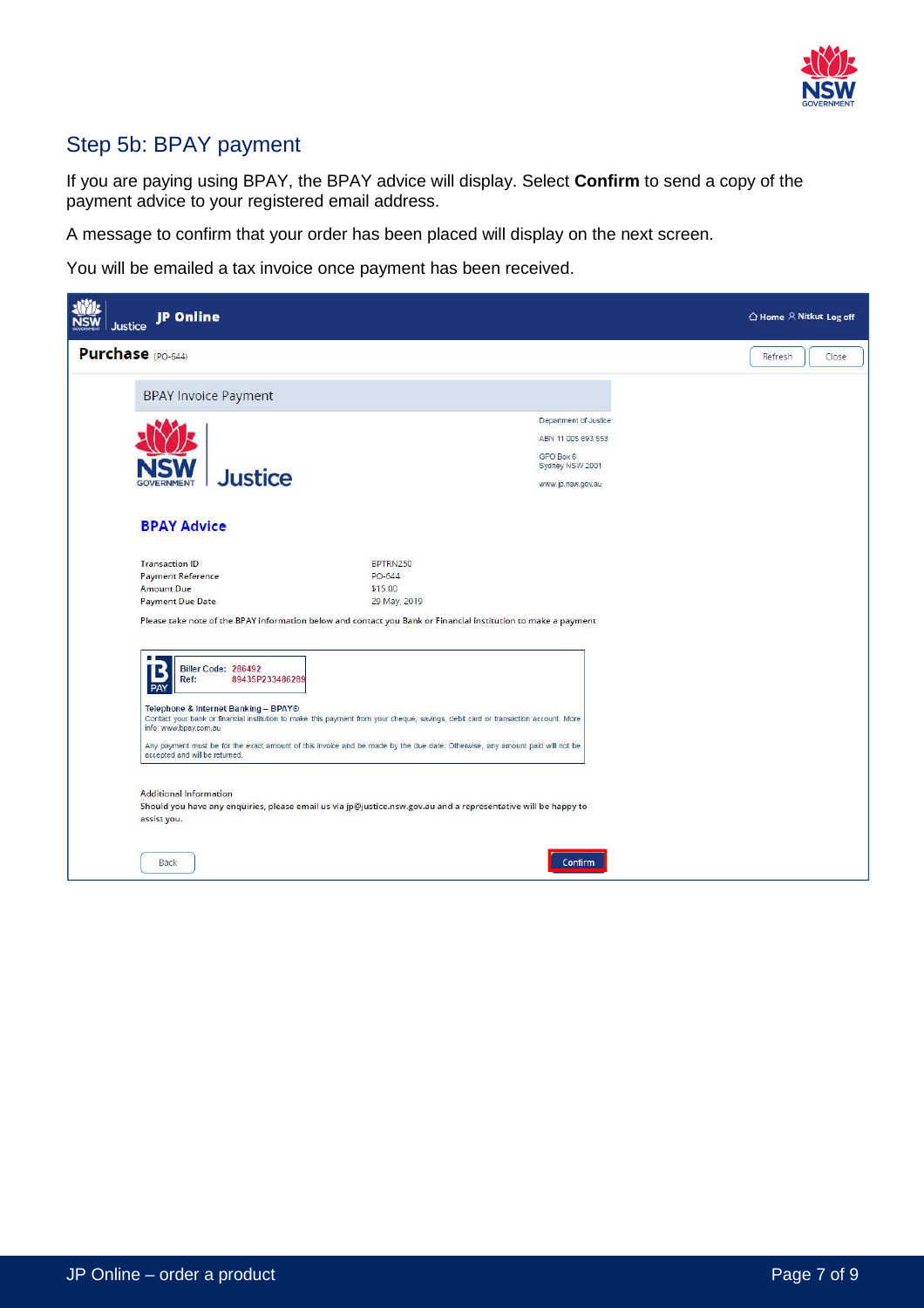

## Step 6: Confirm order has been successfully placed

You will see this screen once your order has been successfully placed. If you do not see this screen please contact us so we can finalise your order on your behalf.

| IP Online<br><b>Justice</b> |                                                                                                                                                                                                                                                                                                                                                                                                                                                                                                                                                                                                                                                                                                                                                                                        | $\triangle$ Home $\triangle$ Justice Online 8 Log off |       |
|-----------------------------|----------------------------------------------------------------------------------------------------------------------------------------------------------------------------------------------------------------------------------------------------------------------------------------------------------------------------------------------------------------------------------------------------------------------------------------------------------------------------------------------------------------------------------------------------------------------------------------------------------------------------------------------------------------------------------------------------------------------------------------------------------------------------------------|-------------------------------------------------------|-------|
| <b>Purchase</b> (PO-277)    |                                                                                                                                                                                                                                                                                                                                                                                                                                                                                                                                                                                                                                                                                                                                                                                        |                                                       | Close |
|                             | Your purchase order is now successfully placed.<br>Will let you know once the shipping of this purchase has been initiated.<br>If you have any questions about your recent purchase please email jp@justice.nsw.gov.au<br>The current shipping time for products is between 4-6 weeks. If you require a JP handbook urgently please download a<br>copy for free at www.jp.nsw.gov.au<br>For information about refunds or returns, please refer to www.jp.nsw.gov.au<br>If you have an appointment or reappointment application which is being processed please wait until you are notified of<br>the outcome of the application before purchasing a certificate.Certificates of Appointment will contain the dates of a JPs<br>current term of appointment as at the date of purchase. |                                                       |       |
|                             | Thank you<br>JP Appointment Services<br>Department of Justice                                                                                                                                                                                                                                                                                                                                                                                                                                                                                                                                                                                                                                                                                                                          |                                                       |       |

#### Step 7: Log off

**NWL**<br>NSW **JP Online** △ Home A Nitkul Log off Justice **Registration Number** Appointed On 01 January, 2018 IP100017 Service Purpose Appointment expiry 01 January, 2023 Employment You have to disclose if you have been: · Found guilty of any criminal offence, in Australia or anywhere else - Found guilty of any criminal offerice, in Australia or anywhere else<br>
Found to have acted dishonestly by any court, tribunal, inquiry, regulatory agency, complaint handling or dispute<br>
resolution body or professional, bu Commonwealth **DJP Knowledge Test ■ Re-Apply to be a JP** △ Log a change Purchase Item(s) Activity T Reference Number T Submitted On  $\overline{r}$  Status þ.  $\mathbf{r}$ Reappointment R-780 29 April, 2019 In Progress Withdraw Service Request SR-1067 29 April, 2019 In Progress Service Request SR-1066 **New** 27 April, 2019 Withdrawn Reappointment R-779 Reappointment R-778 27 April, 2019 Withdrawn  $1\ 2\ 3\ 4\ 5\ 6\ 7\ 8\ 9\ 10 >$ 

Select **Log off** when you have finished to keep your account secure.